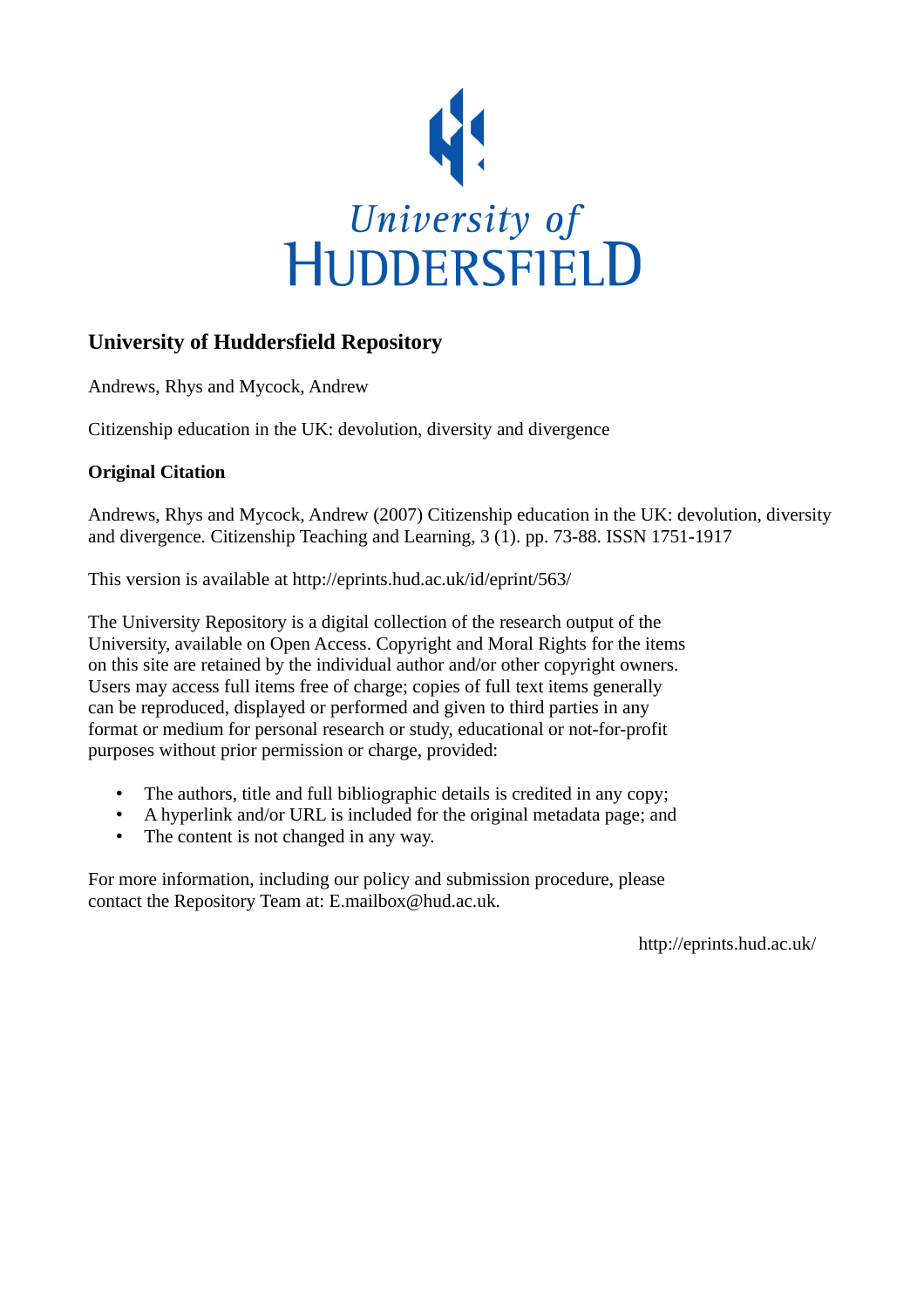

*Citizenship Teaching and Learning Vol 3, No. 1, April 2007*

# *Citizenship Education in the UK: Divergence Within a Multi-National State*

RHYS ANDREWS AND ANDREW MYCOCK, *Cardiff University and University of Manchester*

*ABSTRACT* The recent introduction of Citizenship in England marked an important moment in the history of education in the UK. But to what extent does citizenship education receive equal attention within the four UK Home Nations? And, what are the implications of different approaches to citizenship education? This paper assesses the nature of citizenship education in the four nations of the UK, examining the divergent approaches and attitudes towards citizenship education in England, Northern Ireland, Scotland and Wales. Challenges for the future of citizenship education in the UK are explored, before the paper concludes by arguing that great care is required to ensure parity of provision is upheld across the evolving multinational education system.

#### **Introduction**

The introduction of citizenship education as a statutory foundation subject for pupils aged 11-16 in English secondary schools reflected growing concern regarding the attitudes of young people toward civil society and political participation (Jowell & Park, 1998). Indeed, anxiety about the civic engagement of future citizens has invariably accompanied some perceived social crisis (Davies, 2000). However, supporters of citizenship education across the globe are quick to stress that it is also an inherently valuable feature of a good education, enabling pupils to make significant contributions to a democratic political culture (Kennedy, 1997). This is increasingly important in the UK as young people are subject to an array of legislation that affects them, but over which they have little influence (Frazer, 1999). The intrinsic value of being able to understand issues that affect them, and possess the skills and experience to participate in democratic decision-making thus makes citizenship education a key entitlement for all children. This notion of equal right has particular resonance within multi-national states such as the UK, especially since devolution in 1997 has significantly altered the constitutional settlement. The disparate arrangements for education now found within the four 'Home Nations' of England, Northern Ireland, Scotland and Wales raise a number of critical questions. Is citizenship education comparable across the UK? What are the implications of divergent views of citizenship education within each national framework for a homogenous conception of UK citizenship, and its accordant civic identity? Should citizenship education within the UK be founded on common principles? Can diverse approaches to citizenship education deliver equitable educational outcomes?

So far, citizenship education in the devolved UK education systems of England, Northern Ireland, Scotland and Wales has developed in diverse ways.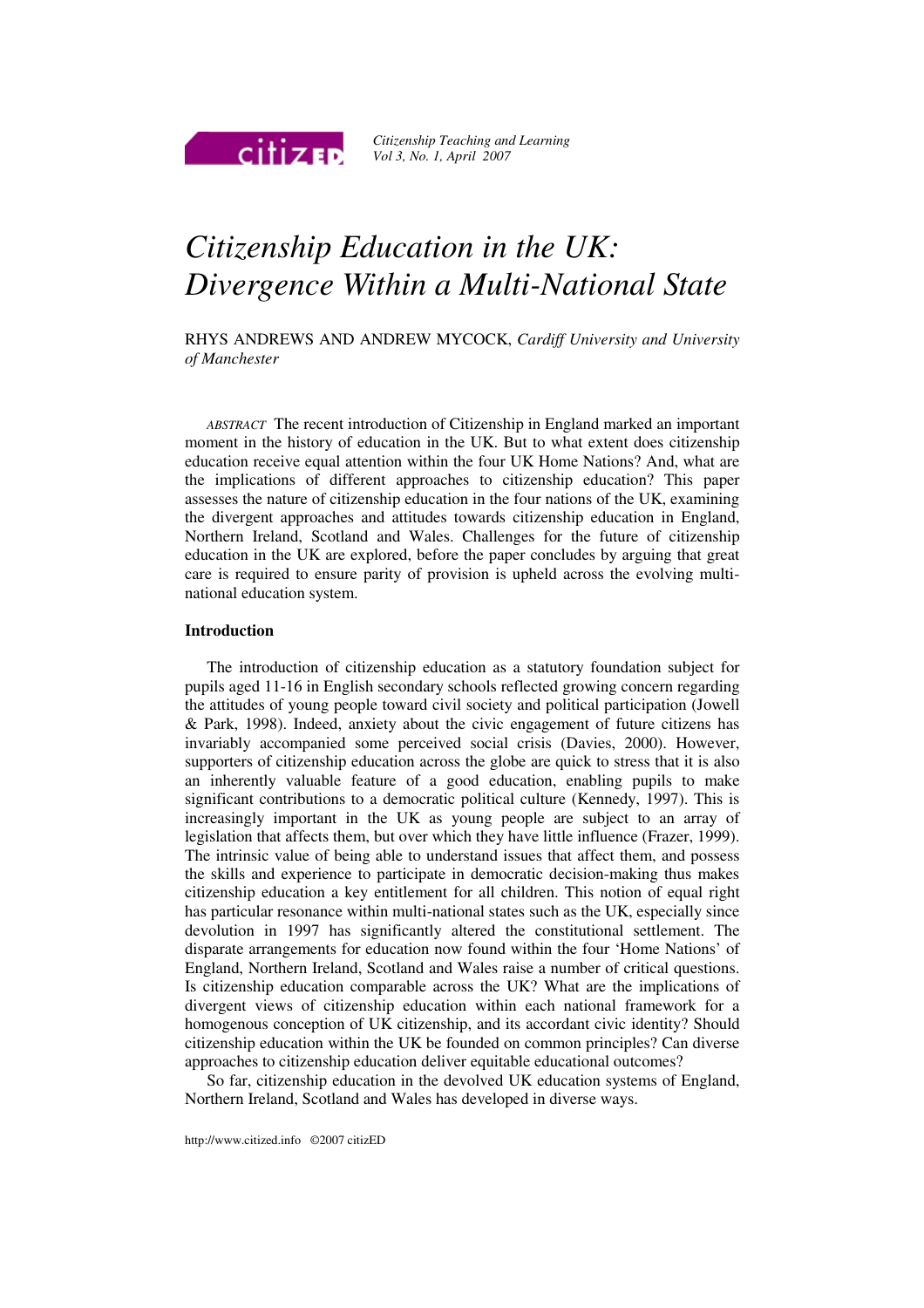This divergence reflects differing views concerning its place in the curriculum, assessment and expected educational and broader social outcomes. Party politics and issues of national identity have also made the content of citizenship education contentious in each Home Nation and in the UK as whole. Nevertheless, although they differ on its status and content, the four nations all concur that citizenship education should increase political engagement amongst young people and encourage an inclusive framework of civic identities. Given this apparent convergence on the purpose of citizenship education, it becomes especially important to assess the disparate arrangements present within each devolved education system. Analysis of the provision of citizenship education in the 'Home Nations' has so far been limited, and largely confined to descriptive narratives of different approaches (Phillips et al., 2003; O'Hare & Gay, 2006). This paper explores the drivers of divergent approaches and attitudes toward citizenship education in the four constituent 'Home Nations', and identifies the challenges for its future in the UK.

#### **Approaches to Citizenship Education in the Home Nations**

Traditionally, the UK government had little interest in citizenship education of the populace at large, fearing that it could undermine patriotic loyalty and stimulate radicalism (Mycock, 2004). However, as the post-war consensus disintegrated, disquiet regarding the lack of formal instruction within the compulsory period of education grew in saliency both within political and educational contexts. This led organisations such as the Politics Association and the Hansard Society during the 1970s to advocate the teaching of political skills and knowledge in secondary schools. However, this campaign was implicitly English in its scope. In Scotland, the Modern Studies curriculum introduced in 1962 already encompassed current affairs and the development of political literacy, providing teachers with wideranging opportunities to examine citizenship issues (Maitles, 1999).

Divergence from 'English' education policy has proved a matter of national pride in Scotland (Brown et al., 1998). In particular, the National Curriculum met determined resistance from policy-makers, teachers and educationalists north of the border. As a result, the citizenship education provided in Modern Studies is less strongly tied to the notion of 'active' citizenship as an antidote to the social problems created by New Right policies, which accompanied the implementation of 'Education for Citizenship' for pupils of all ages within the English National Curriculum (Crick, 2000). Indeed, the development of statutory curricula in the 1990s did not entrench the English approach in the other Home Nations, but actually encouraged greater national distinctiveness of citizenship provision.

In Northern Ireland, the adoption of a statutory curriculum in 1989 saw citizenship education introduced in primary and secondary schools as a cross-curricular theme. However, the sectarian fragmentation of Northern Irish society and the trauma associated with the 'Troubles' of the past thirty years provided impetus for alternative citizenship themes which sought to encourage greater cross-community awareness through 'Education for Mutual Understanding'. In Wales, the focal point for citizenship education within the National Curriculum was the cross-curricular theme of 'Community Understanding', which aimed to encourage pupils to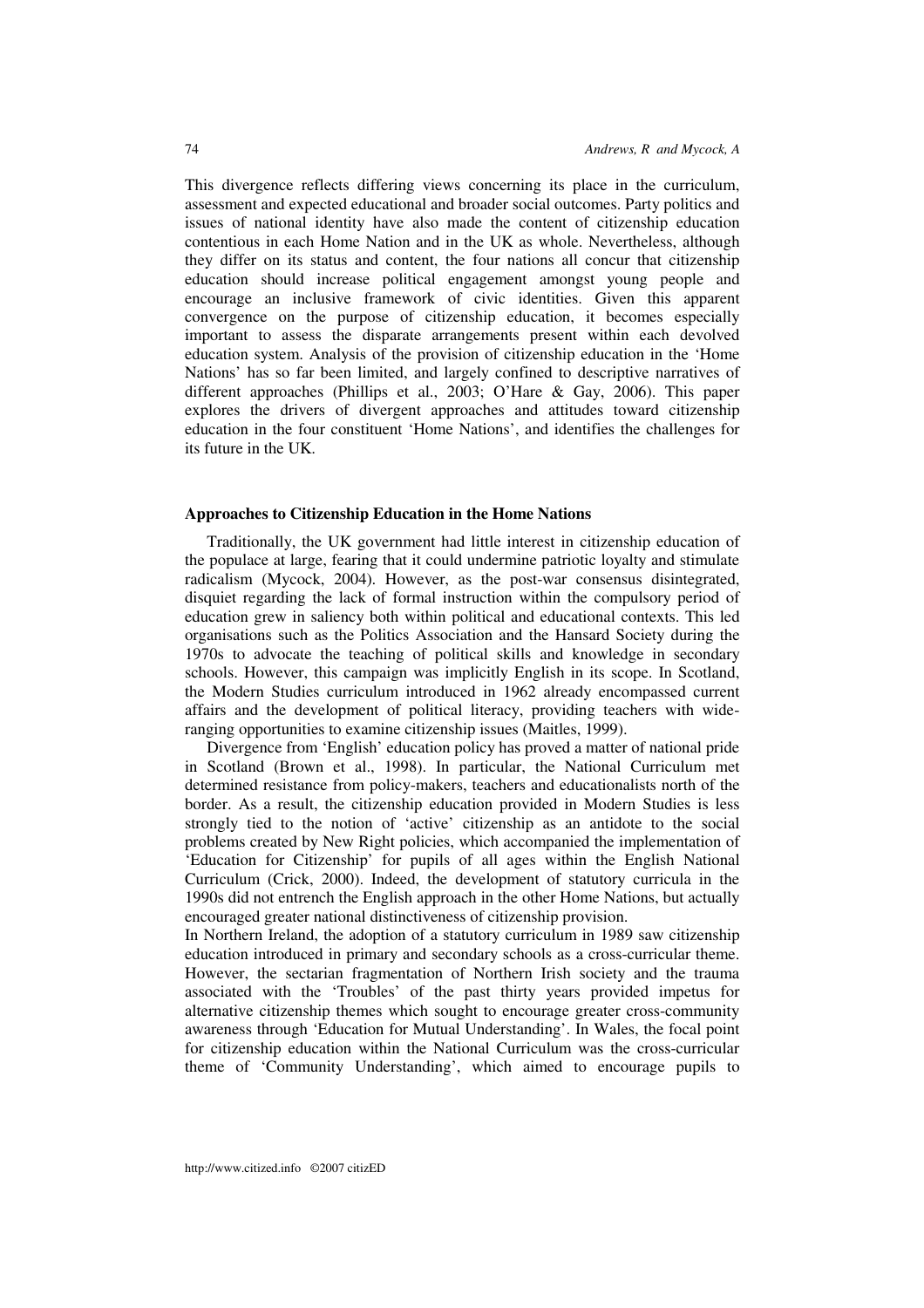'contribute, as active, participating, critically reflective members of their communities in Wales' (Curriculum Council for Wales (CCW), 1991a:2). This approach emphasised the role of community and culture, rather than 'civic society',

and was primarily pursued within the Personal and Social Education (PSE) provided through all key stages in primary and secondary schools.

Despite the acceptance of a need for citizenship education within England, Northern Ireland and Wales, non-statutory provision became perceived to be 'inexcusably and damagingly bad' (Qualifications and Curriculum Authority (QCA), 1998:16). Many schools simply misunderstood or ignored cross-curricular directives, citing lack of resources, timetable space, and trained personnel. 'Education for Citizenship' in England was also undermined by the growing marketisation of education. Its lack of clear assessment procedures meant that it could play no significant role in the standards debates which accompanied the rise of school league tables. Consequently, the cross-curricular approach failed to gain the support of parents, pupils or many educationalists.

Although there was no mention of citizenship education in Labour's 1997 general election manifesto, its first White Paper on education policy, *Excellence in Schools* (Department of Education and Employment, 1997), pledged to strengthen the teaching of democracy in schools. The Advisory Group on Citizenship, formed under the chair of Bernard Crick, subsequently recommended that citizenship education should be a separate statutory curriculum requirement in England (QCA, 1998). This recommendation was accepted by the government and Citizenship finally became a statutory foundation subject within English secondary schools from September 2002. Citizenship education in primary schools for pupils aged 4-11 was introduced as part of the statutory cross-curricular theme of Personal, Social and Health Education. By making Citizenship statutory, the Labour government could ensure (in principle) that it had substantial standing within the curriculum. In part, this reflected the continued centralisation of England's education system, which gathered pace with the introduction of the National Curriculum (Barber, 1996). Nonetheless, Citizenship's place in the curriculum has remained open to vigorous debate owing to the inherently contentious nature of citizenship education as a subject (Kerr, 2001:5).

The increased status of citizenship education within the UK policy-making community reflected the influence of communitarianism (Arthur, 1998) and Robert Putnam's decline of 'social capital' thesis on 'New' Labour (Kisby, 2006). Nonetheless, an abiding motivation for the introduction of Citizenship in England was concern about the political engagement of young citizens (Faulks, 2006). Despite inconsistencies in 'New' Labour's understanding of the concept of citizenship itself (Mycock, 2007), [1] there has been a continual stress on the 'socialisation' of young citizens (Blunkett, 2001; 2002; 2003). More recently, the focus on socialisation in England has been reframed to address issues of community cohesion, multiculturalism, immigration and identity. The teaching of citizenship in English schools is therefore increasingly justified as necessary for the inculcation of 'British' values (Brown, 2005). In the process, Citizenship has become enmeshed with broader attempts to promote commonality in 'culture and history' as well as 'constitution and laws' (Brown, 2004; 2006), forming the focus of two major parliamentary reviews in 2005 and 2006 (see Mycock, 2007).

While the Advisory Group may have 'spoken for England', in Northern Ireland, Scotland and Wales citizenship education did not receive similar standing within the curriculum. Although the introduction of Citizenship in England has certainly influenced developments in Northern Ireland, Scotland and Wales, it has failed to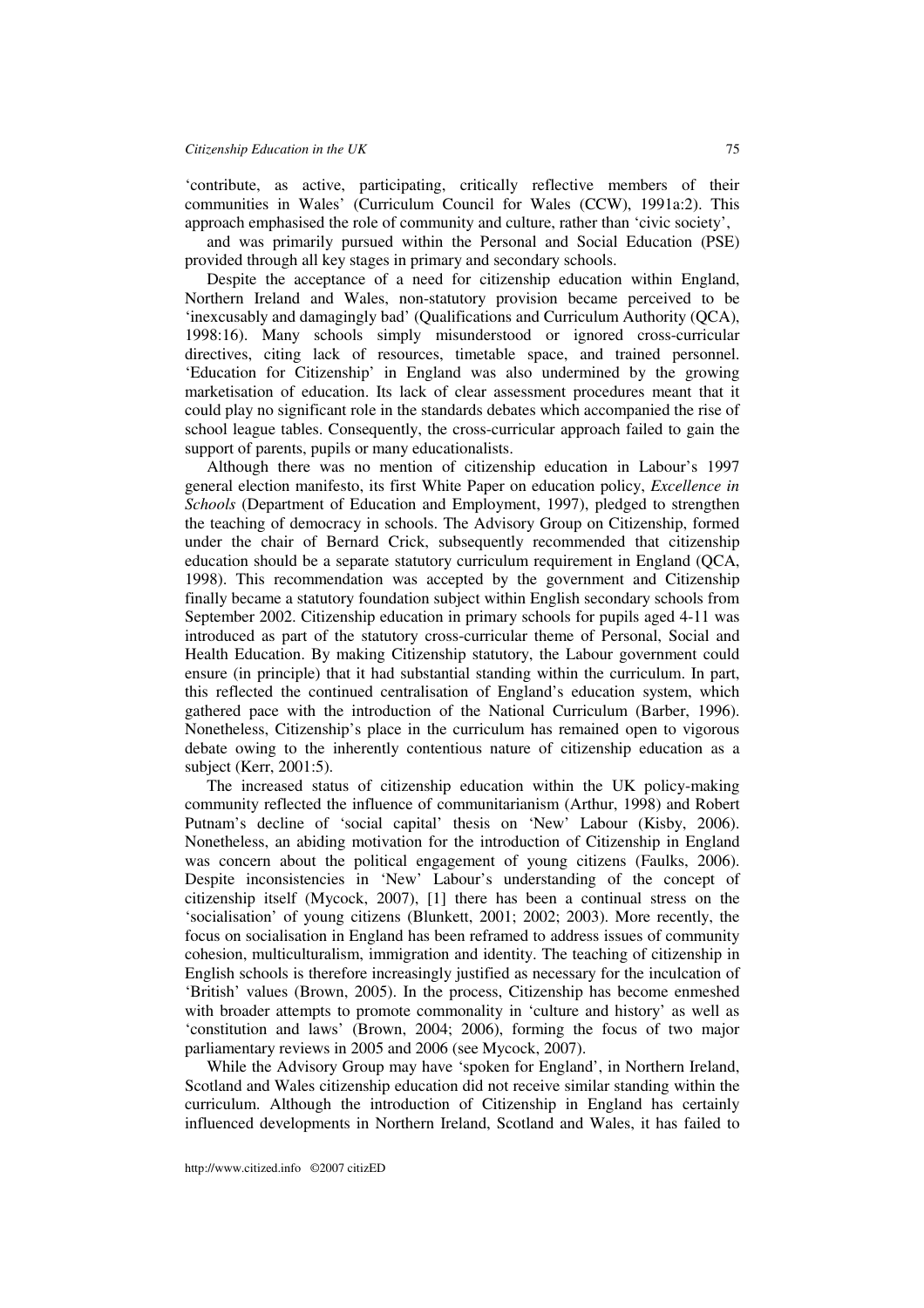provoke the intense politicised debate seen in England. As yet, citizenship education has not been explicitly tied to the issues of multiculturalism, immigration, and British national identity, to the same degree. Similarly, the absence of the 'political

patronage' of major political figures has meant, as yet, that citizenship education has lacked a comparable profile within the media, party politics and policy-making community in the devolved Home Nations.

The signing of the Good Friday Agreement in 1998, establishing the democratic determination of Northern Ireland's constitutional future, encouraged the promotion of education of citizenship and human rights education to improve community relations. To that end, the pilot programme in civic and political education introduced by the Northern Ireland Council for the Curriculum, Examinations and Assessment (CCEA) focused more attention on diversity, exclusion, equality and justice than the English approach. Central to this approach in Northern Irish secondary schools was an inquiry-based model of learning, stressing that citizenship education should interrogate the 'concept of citizenship in a divided society' (Smith, 2003:26).

Following curriculum review in Northern Ireland in 2003, the CCEA responded to concerns regarding the consistency of citizenship education provision by introducing an explicit statutory entitlement. From September 2007, primary school provision will be embedded within the Personal Development syllabus as 'Mutual Understanding in the Local and Global Community', while in secondary schools 'Local and Global Citizenship' will 'help young people develop a morally and ethically sound value system based on internationally recognised principles of equality, human rights, justice and democracy' (CCEA, 2003). This reflects the concern with human rights and internationalism, which has consistently informed the Northern Irish approach to citizenship education, whilst downplaying contentious issues relating to national identity.

The continued presence of Modern Studies within the curriculum has meant that the introduction of citizenship education in Scotland has been less dramatic than elsewhere in the UK. Moreover, the consensual culture of Scottish education policymaking has encouraged greater consultation with teachers, parents, and pupils than in England, lessening the perceived need for a prescriptive statutory framework of learning outcomes and objectives. Nonetheless, it is apparent that citizenship education is an important issue. The *Education for Citizenship in Scotland* report published in 2002 encouraged a citizenship programme that focused on the rights, responsibilities and respect of young people within Scottish communities (Advisory Council for Learning and Teaching in Scotland (ACLTS), 2002). Citizenship education thus encourages greater emphasis on cultural identity than in England, and is, despite not being a separate subject, well-embedded due to its continued delivery within the Modern Studies syllabus.

In Wales, citizenship education is delivered within the community aspect of PSE as part of the statutory 'basic curriculum'. However, it is not a core National Curriculum subject and remains unaccompanied by statutory curriculum orders. Following devolution, the Welsh Assembly Government did not seek to establish statutory citizenship education because it was focused on developing institutions and building good relations with local authorities. This reflected the evolution of a Welsh partnership style of policy-making, and the different approach to citizenship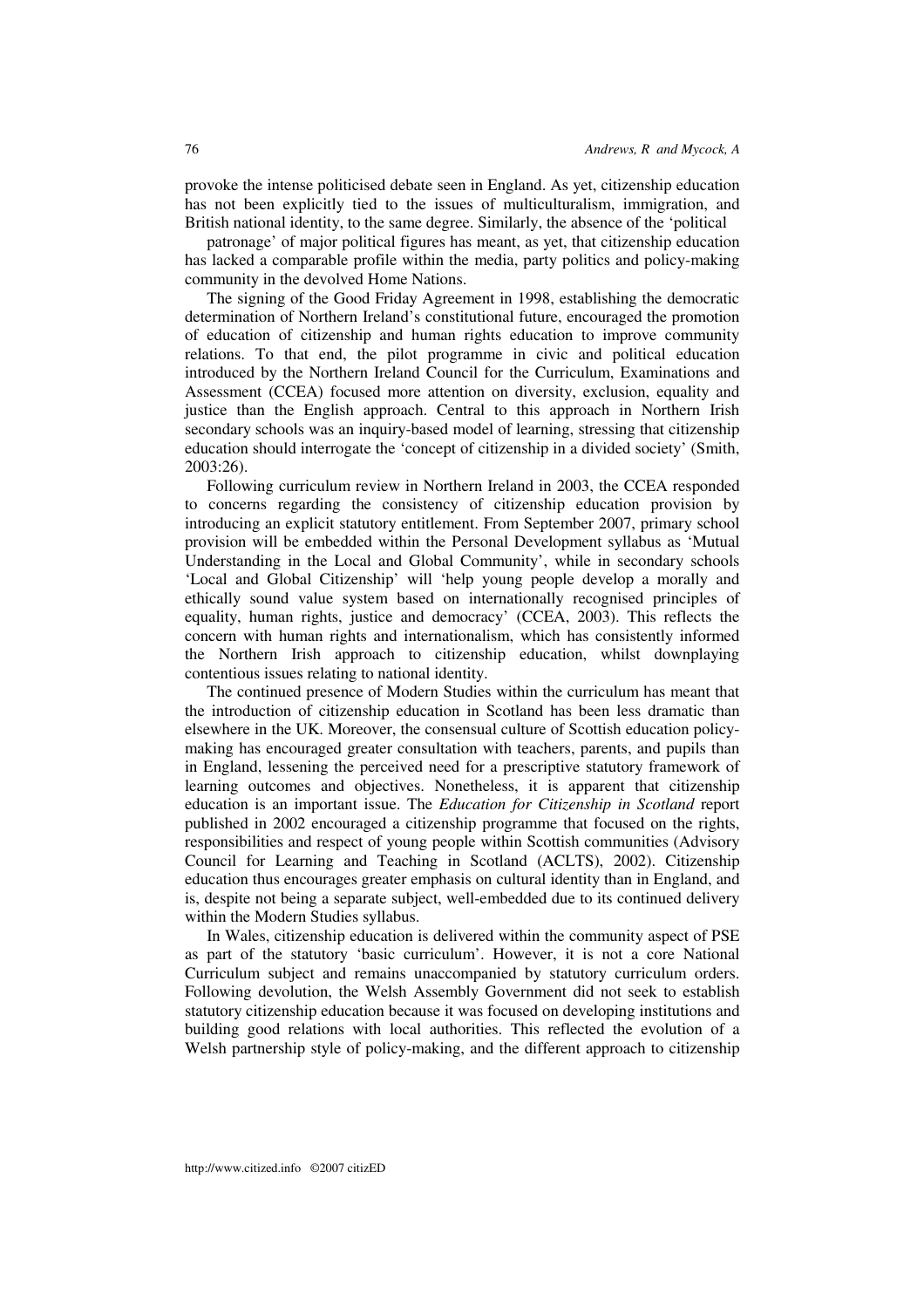education in Wales in the past (Phillips et al., 2003). In particular, the Curriculum Cymreig (CC) has proven to be a focal point for citizenship education in Wales.

The CC is a cross-curricular theme adopted to convey the 'Welshness' of the curriculum, by exemplifying 'both the English and Welsh language cultures in the country and the whole range of historical, social and environmental influences that have shaped contemporary Wales' (CCW, 1991:4). Citizenship education thus plays a key role in generating an inclusive sense of cultural and civic 'Welshness', drawing on the newly devolved national institutions, whilst remaining rooted in familiar local concerns. Opportunities for building this cultural sense of civic identity are being increasingly extended to young people aged 3-19 through preschool and post-school policies, and will be more firmly established when the Welsh Baccalaureate is fully introduced in 2008.

### **The Future of Citizenship Education in the UK**

The value of citizenship education has been acknowledged within all four Home Nations, and its presence in curriculum guidance has evidently influenced the language of policy-makers, teachers and educationalists more widely. Nonetheless, the intensity of the 'citizenship' debate in England, and its participation within the IEA Civic Education Study prior to the implementation of the statutory Citizenship order (Torney-Purta et al., 2001), has obscured the emergence of distinctive approaches to citizenship education in Northern Ireland, Scotland and Wales. As these become further embedded within school curricula, the opportunity for devolved institutions to shape the political knowledge and skills of future political generations will become more pronounced. Concerns will therefore remain that divergence between each system could have implications for the equal development of political literacy and engagement.

Debates in England have undoubtedly influenced the construction of citizenship education programmes in the other national systems of the UK, if only to provide a platform for assessing the comparative development of citizenship education. The growth of divergent approaches has so far drawn on particular understandings of civic identity that have been influenced by political priorities within each devolved nation. These are likely to continue to be key drivers of provision. Kerr's (2000b) review of citizenship education across the globe highlights that there are eight main challenges faced by programmes of citizenship education: achieving a clear definition; securing curriculum status; teacher preparedness and training; adopting suitable learning approaches; resources and sustainability; assessment arrangements; developing and sharing good practice; influencing young people's attitudes. We now explore how these challenges have and are likely to continue to shape the future of citizenship education in the UK.

#### **Defining citizenship education**

During the past two decades, there has been wide-ranging debate about the definition of citizenship education in the UK's schools. Some education policymakers, such as Nick Tate former head of the QCA (the body responsible for introducing citizenship education in England), argued its focus should be on the 'values-teaching' essential to socialise young people in liberal democracies (Citizenship Foundation, 1997). Many political philosophers (e.g. Miller, 2000; Parekh, 2000) claimed that citizenship education should be defined through its efforts to promote tolerance and mutual understanding between cultural groups, but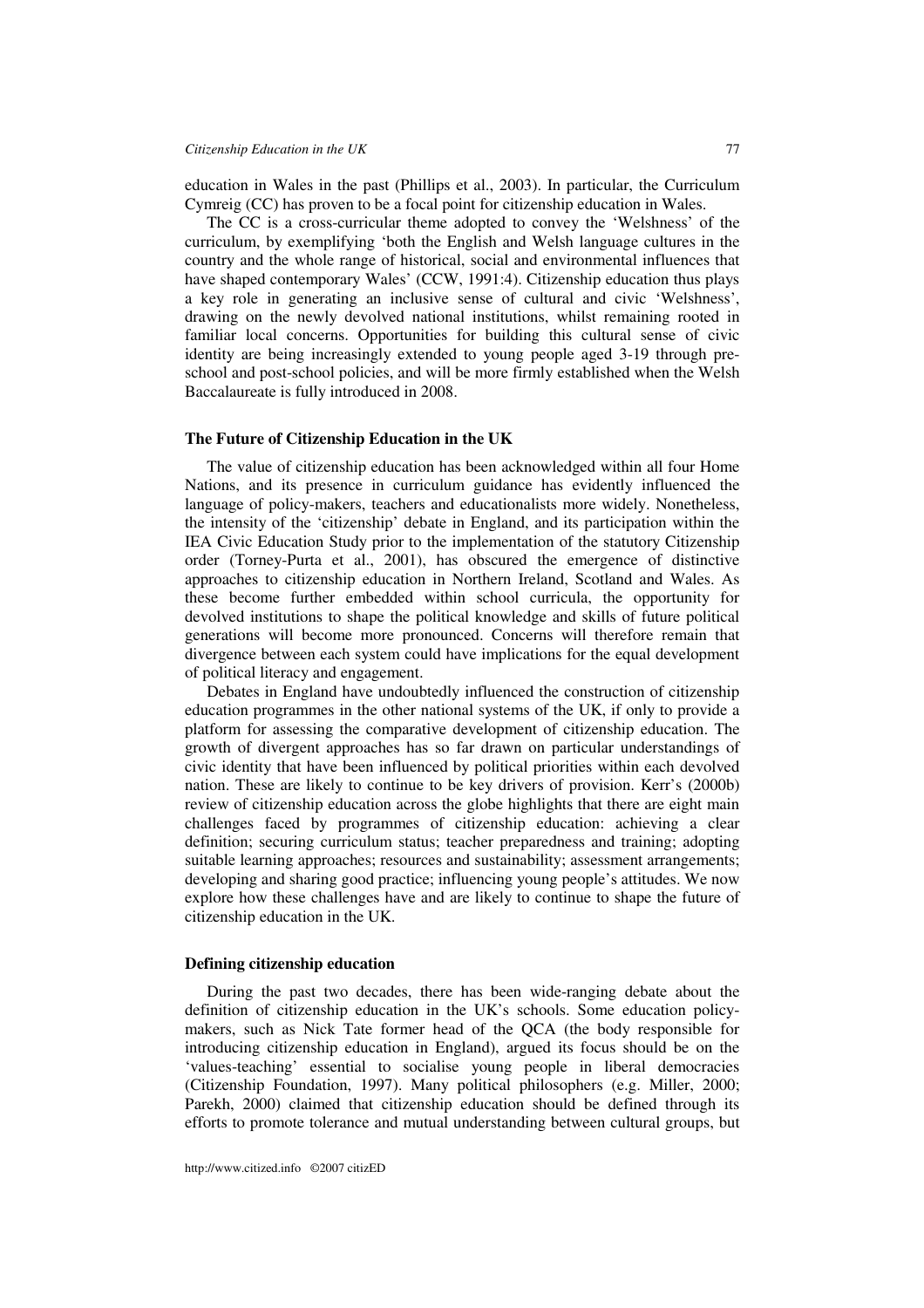others are more concerned with active political participation (e.g. Dagger, 1996; Tam, 1998). By contrast, some traditional educationalists, such as Arthur (1998), have supported a less overtly political approach that focuses on voluntary work and service learning.

Subtle, but significant, differences have emerged in the core principles which define citizenship education within some national remits. In England, Citizenship has comprised of three-strands, promoting social and moral responsibility, community involvement and political literacy. In Northern Ireland, Local and Global Citizenship addresses four key concepts; diversity and inclusion, human rights and social responsibility, equality and social justice, and democracy and active participation (CCEA, 2003). The Scottish approach links cross-curricular and wholeschool themes within the Modern Studies syllabus by promoting awareness of citizenship issues, such as rights and responsibilities within local, national and global communities, ethical decision making, and thoughtful and responsible action (ACLTS, 2002). In Wales, the interplay between the community aspect of PSE and the Curriculum Cymreig ensures that citizenship education is infused with a distinctive 'Welsh' dimension. Thus, the devolved education systems are shaping divergent approaches to citizenship education which emphasise different notions of citizenship to those found in England: conflict resolution and human rights in Northern Ireland; an independent civic culture in Scotland; and cultural identity in Wales. However, one concept associated with citizenship which has received considerable attention within each nation is that of community.

Martin (2000:3) highlights that it is through the formation of communities 'around a variety of common identities, interests or issues', 'that people experience, collectively, the possibilities of human agency'. Although it is a contested concept which often has a rather conservative flavour, the idea of community can potentially provide an indication of how schools can better understand and promote young people's political literacy and engagement in all the Home Nations. Careful exploration of the unique interplay between culture, community and democracy in each nation may elicit a model for citizenship education which celebrates national and multi-national identity but is responsive to wider demands of solidarity and diversity. For citizenship education to elicit such a sense of community within the classroom, implies that the subject be accorded substantial status within the school curriculum.

#### **Curriculum time**

Cross-national comparisons have suggested that well-structured formal citizenship education is more likely to make young people become active citizens (Torney et al., 2001). By contrast, a fractured or loose approach to citizenship education can actually alienate disaffected groups of young people still further, deepening the sense of crisis regarding their political engagement. Dedicated curriculum time in secondary schools was a central aim of the Citizenship Advisory Group in England. However, the 'light touch' approach of the Citizenship Order (Crick, 2002), allowed schools to deliver Citizenship either discretely or to extend the practice of cross-curricular approaches.

This has been interpreted by many schools as meaning the subject lacks academic value or importance (Office for Standards in Education (Ofsted), 2003;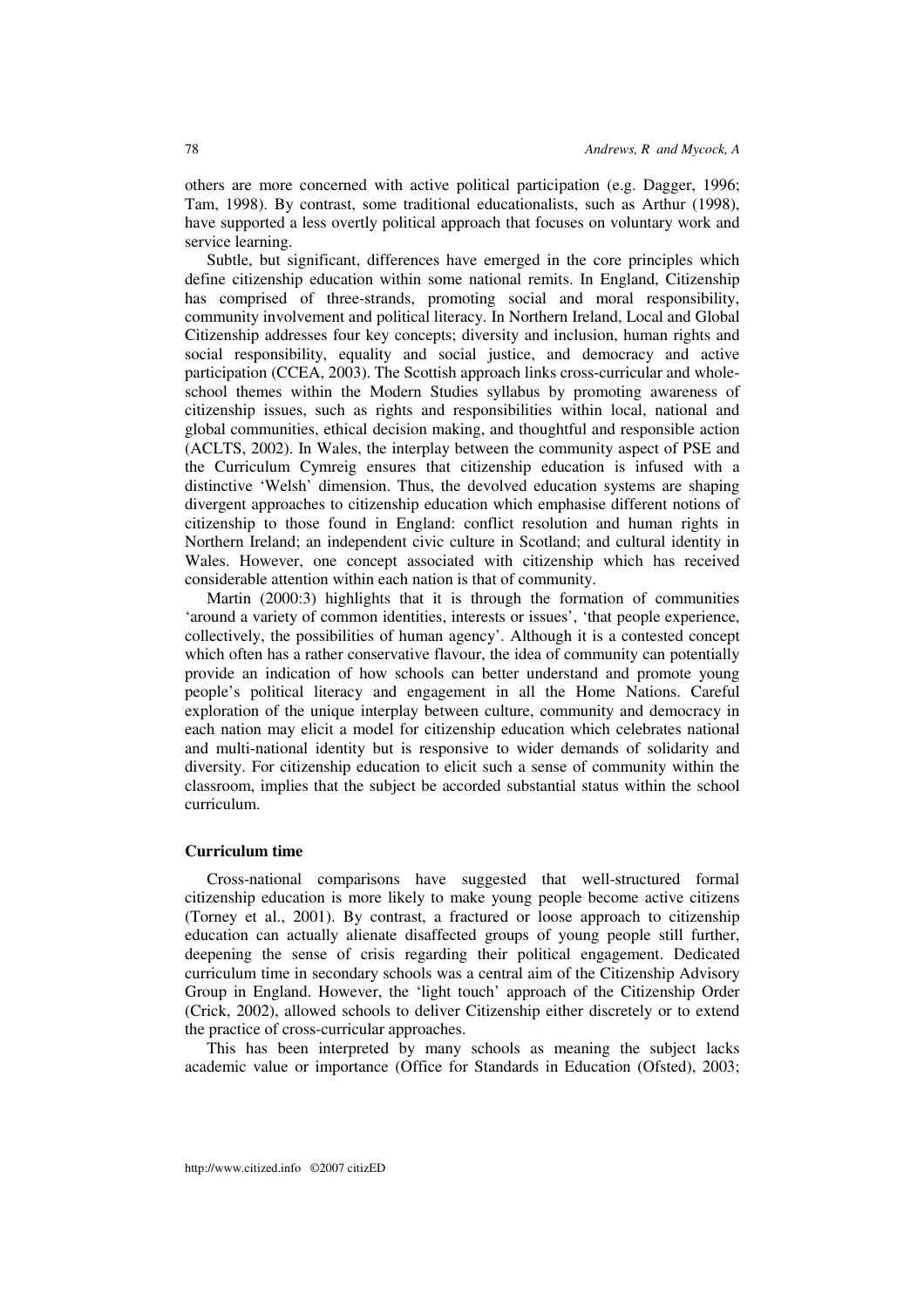2004; 2005a). Recent reports have suggested that good Citizenship provision is found only in a quarter of English schools (Ofsted, 2005a), and is inadequate in a further quarter of schools (Ofsted, 2006). Indeed, confusion regarding its place in the curriculum, the appropriate medium for delivery, the quality of teaching, and appropriate modes of assessment, has led government inspectors to suggest that Citizenship is the worst taught subject in (English) secondary schools (Ofsted, 2005b). Above all, these problems have major implications for recipients of citizenship education. Research by Community Service Volunteers (CSV) (2004) noted that one in ten pupils were unaware of the presence of citizenship within lessons. Ofsted's (2005a) subject report indicated that more than half of students in English secondary schools did not know what citizenship education was or could not offer any examples of what they had learned.

Curriculum time is a considerable challenge within the other Home Nations. Research in Northern Ireland revealed difficulties transferring learning about politics across subject boundaries despite the development of effective curriculum planning processes (Harland et al., 1999). In Scotland, Modern Studies is one of three options within the humanities strand, meaning that on average only thirty per cent of students are likely to receive formal citizenship education (Maitles, 2000). While pupils who do not take Modern Studies receive cross-curricular exposure to citizenship issues, this inevitably dilutes the political dimension of their education. Non-compulsory implementation in Wales has meant that citizenship education suffers from curriculum competition, lack of resources and trained staff, and resistance from some within the education system (Andrews, 2001). The existing guidance is also minimal, placing great pressure on schools and teachers to develop their own interpretations. Indeed, concerns remain about the training and support available to help both specialist and non-specialist citizenship education teachers deliver the subject across the UK.

# **Teacher training**

The presence of citizenship education in schools has been progressively accepted by many working within education. However, concerns regarding the level of training teachers receive persist, both within the profession (CSV, 2003; Ofsted, 2005c) and from outside (Kerr et al., 2004; QCA, 2005; HM Inspectorate of Education, 2006). Indeed, significant numbers of Citizenship teachers in England have requested additional training in teaching controversial issues (CSV, 2004). This unease is also prominent in Northern Ireland. Teachers of citizenship education 'cannot always take the neutral chair but must often enter the situation and… show how arguments are used to persuade people to act in certain ways' (Brownhill & Smart, 1989:127-128). In Northern Ireland, the demands of the inquiry-based approach (Smith, 2003), and the politicised community tensions it may uncover (Niens & McIlrath, 2005) place additional burdens on teachers of citizenship education. In England, it has been suggested that Citizenship requires teachers to move far beyond their 'comfort zone' (Ofsted, 2006:1).

The *Citizenship Teacher's Guide* in England emphasises that experienced teachers will not act as 'the sole authority not only on matters of 'fact' but also on matters of opinion' (QCA, 2001:14). Teachers should therefore configure their lessons according to the circumstances of the subject matter and their pupils – a sensitivity to context which is captured in the notion of 'pedagogic phronesis' (or 'teaching common sense') (McLaughlin, 1999). More significantly, making it clear that citizenship education is an integral feature of a good education will be essential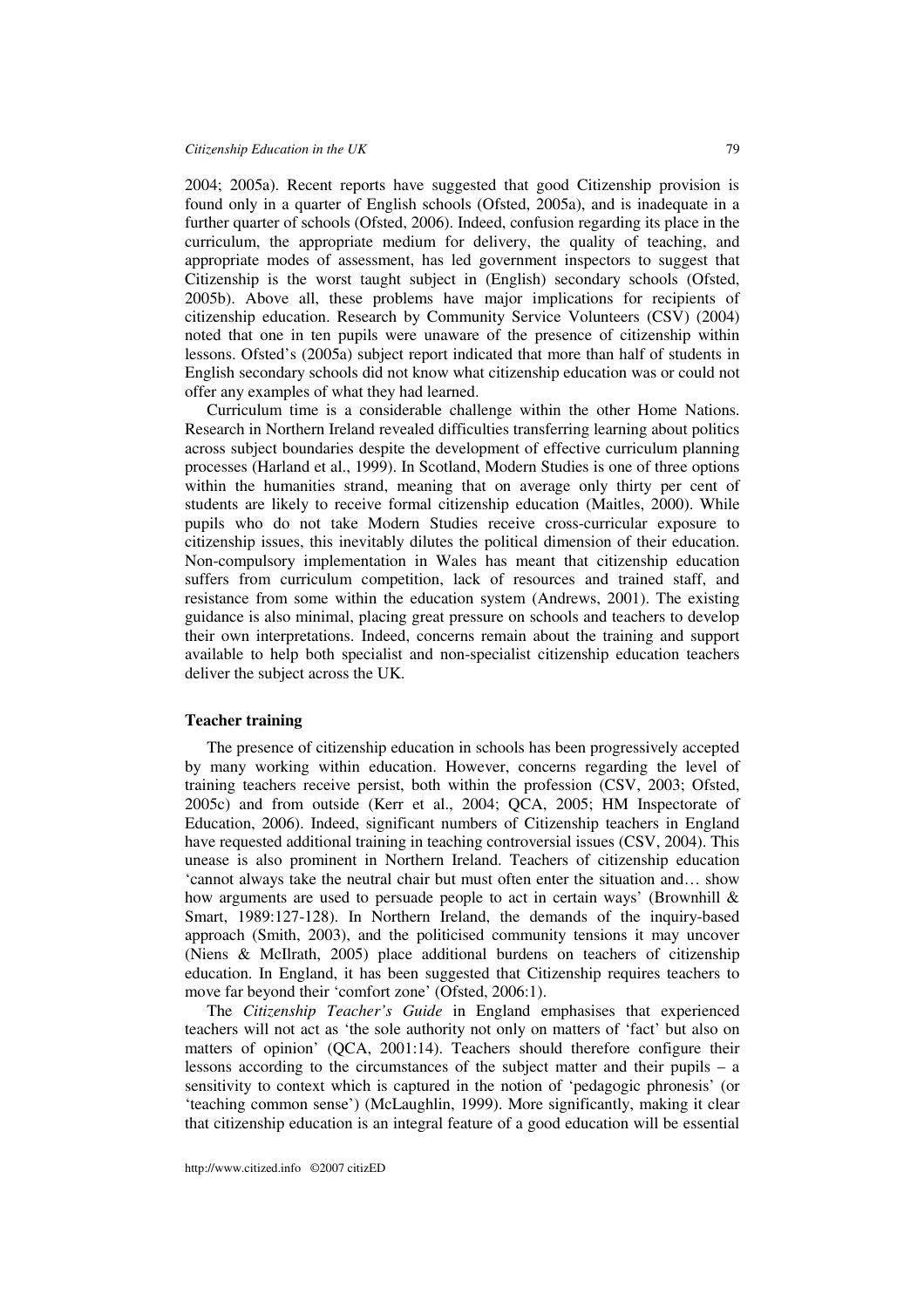to ensure that pupils see that their input into political life within the school and society is valuable and important. To accomplish this goal, educationalists in each nation will need to develop appropriate and effective strategies for teaching and learning.

## **Learning approaches**

A range of cultural factors complicate the teaching of citizenship education in the UK. In particular, the absence of a codified constitutional framework renders teaching citizenship education a greater challenge for UK teachers than their counterparts in countries with a well-established tradition of civic-republicanism, such as France or the United States. Although a variety of practical suggestions for promoting the development of civic virtues (such as, discussion groups and mock parliaments) have been developed in all the Home Nations, the impact of these is felt less for their being without a constitutional framework.

The need to understand increasingly diverse national, regional, religious and ethnic identities is another major challenge (Ofsted, 2005b). It is clear, however, that to date there has been little systematic consideration of how divergent approaches to citizenship education in each Home Nation might influence the political identities of future generations of British citizens. Subject guidelines for Citizenship in England pay little heed to how devolution influences identity(ies) within the UK. In contradistinction, both Welsh and Scottish approaches accentuate the relationship between citizens and the newly devolved institutions, steering clear of wider issues of British national identity (National Assembly for Wales, 2003; www.sqa.org.uk, accessed 29th November 2004). In Northern Ireland, sensitivity to the darker side of nationalism has encouraged learning approaches which emphasise global citizenship and human rights at the expense of questions of national identity altogether. The need to clearly elucidate a coherent multi-national conception of citizenship and national identity thus represents a significant challenge for theorists and practitioners of citizenship education across the UK.

In the past, unease about the content of citizenship education led educational elites in the Home Nations to avoid specifying what was 'political' rather than 'partisan'; especially in Northern Ireland (Wylie, 2004). However, a study of teachers' efforts to deliver an ethos of tolerance and respect in an integrated Northern Irish school found that avoiding controversial and difficult issues was more likely to feed rather than starve suspicion and intolerance (Donnelly, 2004). Teachers of citizenship education in Wales and Scotland have not yet expressed strong opinions regarding this particular challenge, perhaps because of the comparatively low priority attached to citizenship education within the respective curricula. Research comparing teachers' attitudes towards citizenship education would therefore reveal important information about the differing learning approaches adopted in each constituent nation.

#### **Sustainability**

The necessity and legitimacy of citizenship education within all four Home Nations now has broad acceptance amongst policymakers. However, its position within the respective curricula is still not entirely secure. On-going curriculum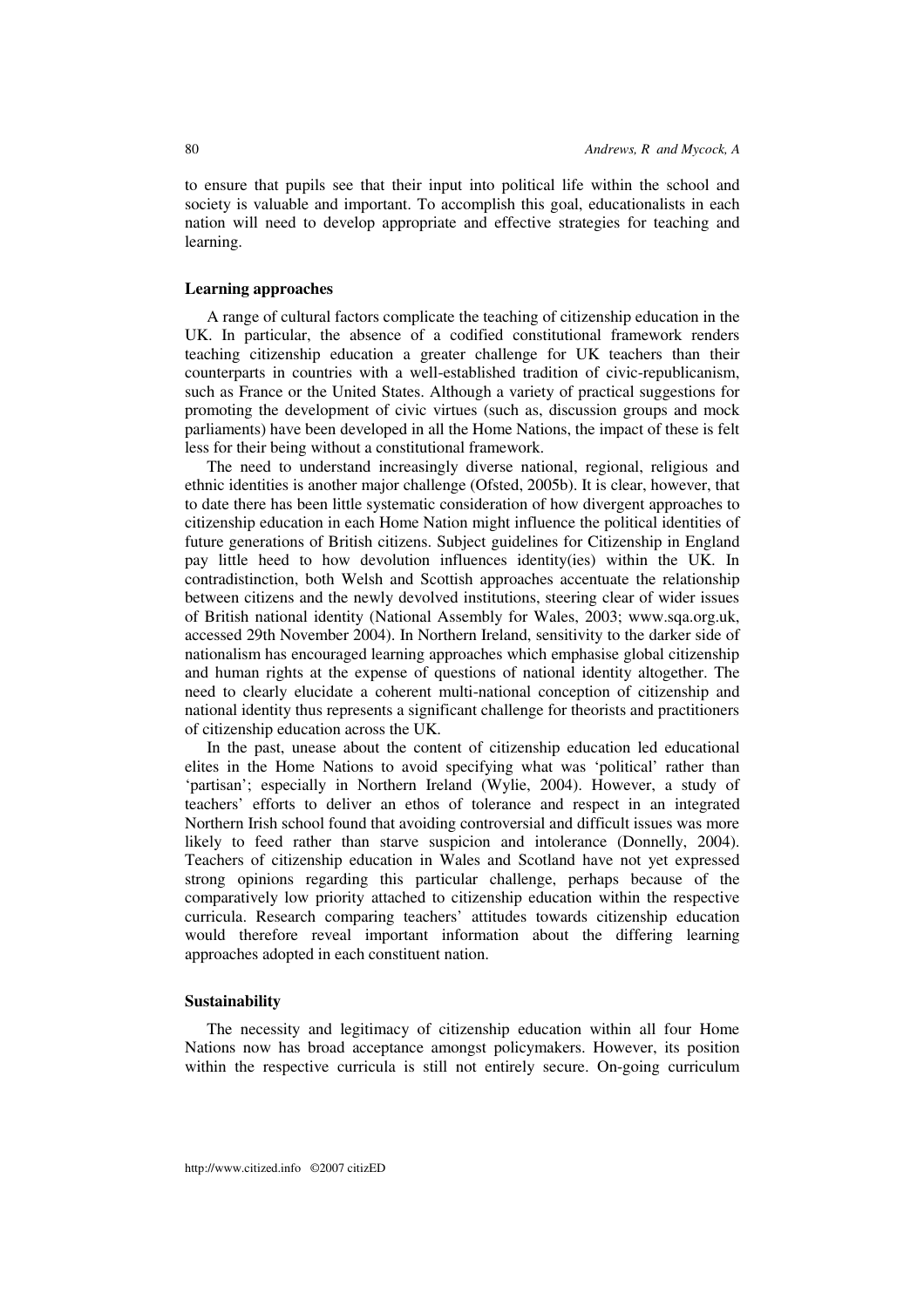review and competition with other policy priorities are likely to continually challenge the sustainability of citizenship education in the future. For example, in England, the Department of Education and Skills' strategy for improving the wellbeing of children, Every Child Matters, coordinates a host of activities and initiatives, which duplicate aspects of citizenship education. In Wales, a focus on legislation establishing children's rights to participate in decisions that affect them (including the compulsory introduction of school councils (National Assembly for Wales, 2005) has yet to be matched by corresponding concern for the educational antecedents of effective participation. While all the Home Nations now embrace some form of post-16 provision, suggesting that the remit for citizenship education may expanding, the views of other stakeholders indicate that it holds a precarious position in the minds of the public at large. The introduction of Citizenship in England has encouraged scrutiny from a range of sources including regulatory bodies, voluntary sector organisations, and education researchers. As we have seen, a host of inspection reports have highlighted problems with its implementation (Ofsted, 2004; 2005a; 2006). Moreover, there are growing concerns that educational diversification in England will affect the content and consistency of citizenship lessons (Faulks, 2006). These developments have meant that, only four years after achieving statutory status, the 're-launch' of Citizenship is being mooted by some (Craft, 2006). Despite the faith in its overall value that this implies, not all stakeholders believe that citizenship education can be so easily revivified.

In the 2005 UK General Election, both the Conservative and Liberal Democrat parties pledged to revise or disband citizenship education provision altogether, highlighting that cross-party support for the subject has dissipated during the past decade. In addition, the media reception for citizenship education in England remains distinctly hostile (see, for example, Furedi, 2006; Phillips, 2006), and many pupils and teachers in England remain uncertain of its values and purposes (Ofsted, 2006). Nor is it clear how further or higher educational establishments should recognise achievement in citizenship education, or whether it will be treated with the parity accorded to other subjects. Indeed, accreditation of citizenship education is a major challenge.

### **Assessment arrangements**

Teachers and education policy-makers face a whole range of issues surrounding the examination and assessment of programmes of citizenship education. In particular, not all educationalists are convinced that formal assessment is helpful for delivering appropriate educational outcomes in citizenship education. Although tests can be devised that reflect pupils' understanding of politics and citizenship, they may be a crude way of assessing values and attitudes. For example, the very 'formulation of 'outcomes'' could simply result in 'a behavioural manifestation of those values in the supposed interests of standards and objectivity' (Halliday, 1999: 49-52).

Assessment of citizenship education can also be criticised as a threat to civil liberties: (a) by calling into question the rights of 'failing' pupils to participate fully in democratic political processes; and, (b) by undermining democracy because the competence of some participants can be called into question. Some of these concerns are acknowledged in the guidance for Citizenship: '[a]ssessment in citizenship should not imply that pupils are failing as citizens. It should not be a judgement on the worth, personality or value of an individual pupil or their family' (QCA, 2000:2). It is therefore recognised that citizenship education also comprises learning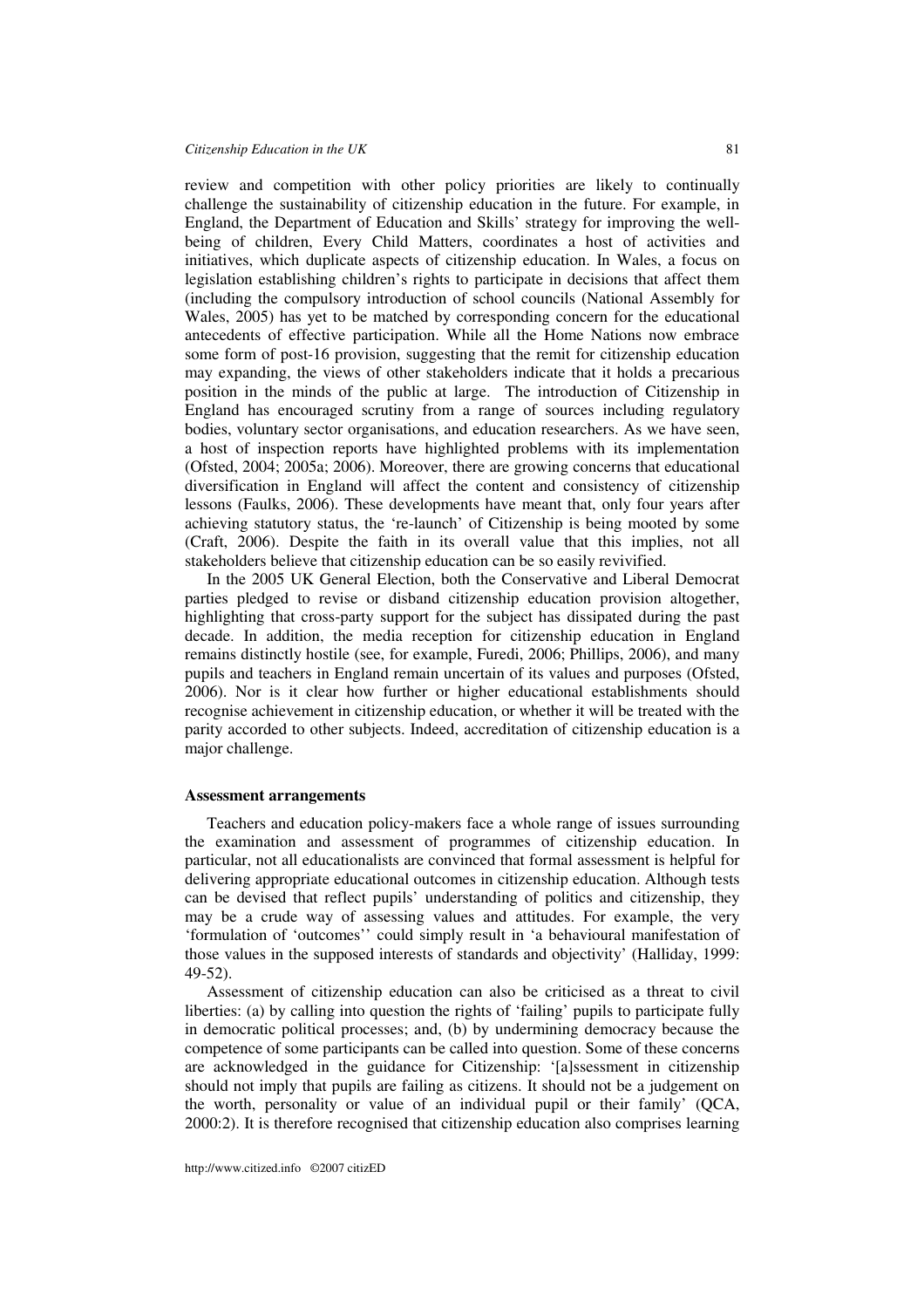outside the classroom. This is especially apparent in the post-16 Citizenship Development Programme in England, which seeks to encourage all young people in further education and training to play an active part in their communities.

Differences in approaches to assessment across the Home Nations reflect the relative importance of citizenship education in each country. In England, there has been much discussion over how citizenship should be formally assessed, leading to the promotion of non-compulsory 'short-course' citizenship GCSE and GCE AS level qualifications. There is no programme of assessment in Northern Ireland, and it is unclear, as yet, as to whether Local and Global Citizenship will be formally assessed. In Wales, there is no formal requirement to assess any aspect of PSE, though guidelines are provided to maintain a 'National Record of Achievement' (Qualifications, Curriculum and Assessment Authority for Wales (ACCAC), 2000b) and some schools have adopted the English GSCE short-courses on citizenship education. Modern Studies, in Scotland, is assessed through formal examination and coursework, but there are no plans to formally assess the citizenship education component of the subject. Indeed, English approaches to the assessment of citizenship have been labelled 'crazy' by a leading Scottish educationalist [2].This lack of consensus on assessment places a great onus on educationalists, policymakers and researchers to widely publicise and debate good practice in citizenship education.

# **Developing and sharing good practice**

Citizenship education within the Home Nations has so far reflected differing policy agendas and conceptions of politics and citizenship. These distinctive national approaches to citizenship education could generate healthy debate and new directions for the evolution and development of the curriculum across and within multi-national states. Opportunities for exchanging learning from the varying experiences across the UK would therefore broaden the expertise and knowledge of teachers, planners and pupils of citizenship education. Indeed, some progress was achieved in this area in the Four (now Five) Nations Citizenship Conferences which met under the auspices of the Institute for Global Ethics and the Gordon Cook Foundation. To develop this work further, international collaboration and partnership are now essential for the future of citizenship education (Sears & Hughes, 2005). For example, the Education for Democratic Citizenship programme coordinated by the Council of Europe provides a broad forum for shared learning across different countries. Teachers and policy-makers would also benefit from greater collaboration with relevant professionals working in other UK government departments.

The Home Office coordinates an Active Citizenship Centre and works closely with a series of 'Civic Pioneers' - councils with a commitment to civil renewal. Moreover, since 2001, English local authorities have been expected to alert 'young people to the working of social and public life... and the means at their disposal for influencing local policies' as part of councils' wider duty to promote 'effective community engagement' (Department of Transport, Local Government and the Regions, 2001). Indeed, promoting and supporting learning for citizenship has gone hand in hand with the effort to give people more control over their local communities, more generally, as set out in recent central government publications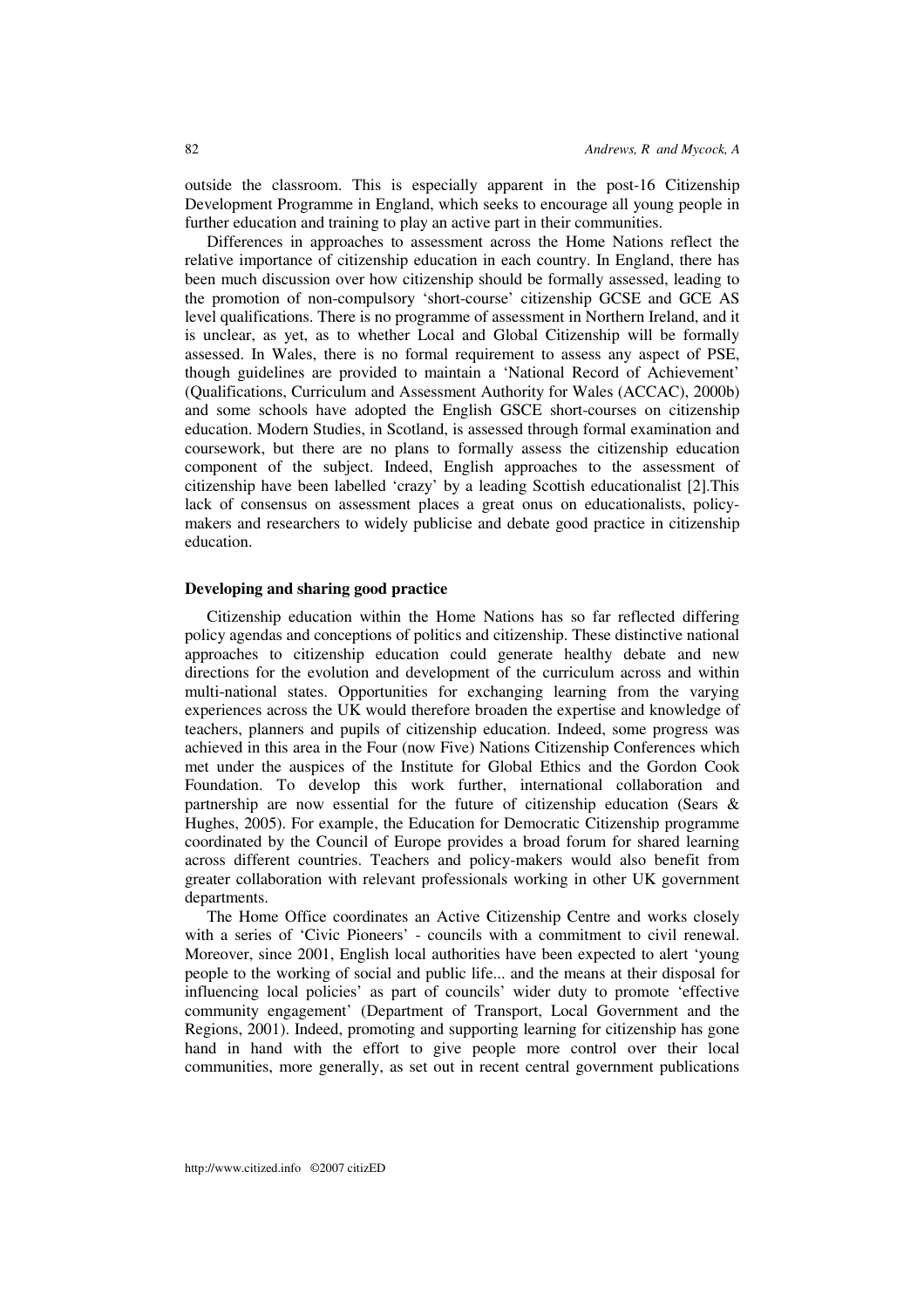(for example see HM Government, 2005). At the heart of these initiatives, however, and citizenship education itself, is the challenge of effecting meaningful and lasting changes in young people's attitudes to politics and democracy.

### **Young people's attitudes**

Recent studies suggest that young people's interest and knowledge of mainstream democratic politics and political parties has declined dramatically in the last ten years (Hansard Society/Electoral Commission, 2004; 2005). However, it is also true that they are ever more politically active and aware (Park et al., 2004). Although young people have become less likely to participate in democratic politics, they have strong views on a range of issues and want more influence on the broader political process (O'Toole et al., 2003). Their active involvement in informal political networks or groups (Pattie et al., 2005) thus represents a significant opportunity to develop their political skills.

The enthusiasm of young people for concerns that are close to their heart could potentially be 'exploited in a non-academic, undifferentiated altruism' (Davies, 1999:134). Indeed, 'active' citizenship in schools has sometimes been associated with compliance with authority (Cunningham & Lavalette, 2004) or the notion that a citizen is 'the kind of person who secures a pension for him or herself' (Davies, 1999:131). However, it can also enable teachers of citizenship education to build young people's commitment to participation in a variety of ways within a range of contexts. For example, service learning within the community may provide an additional link between active political engagement and classroom reflection (Annette, 2000). Moreover, pupils may feel more inclined to get involved in those participative mechanisms in which they feel they have a stake, such as school councils. Citizenship education programmes must therefore be sensitive to the political behaviour and attitudes of young people. They should also acknowledge that there are a range of determinants of political participation both within and outside schools, such as ethnicity, socio-economic background, and family environment that may affect the interest of young people in citizenship issues (Whiteley, 2005).

# **Conclusion**

The UK is now a devolved multi-national state with a diverse population. The divergent approaches to citizenship education in the Home Nations mirror aspects of this diversity and are representative of Britain's post-imperial constitutional framework and plurality of national identities. They also play a crucial part in influencing concepts of citizenship and the political engagement of young people. As a result, there are profound questions about the commonality of overall purpose across the UK that cannot be ignored. In particular, will divergence in approaches to implementation, content and assessment weaken or undermine the status of citizenship education as a citizenship entitlement? Can citizenship education address concerns regarding British national identity and community cohesion within state and sub-state national contexts?

Current debates concerning citizenship and 'Britishness' primarily reflect postimperial tensions within England. For example, recent proposals for citizenship and diversity classes in Adult Skills for Life courses in England are premised on the need to promote community cohesion within a multicultural society [3]. Yet such concerns about diversity and integration lack similar intensity in Northern Ireland,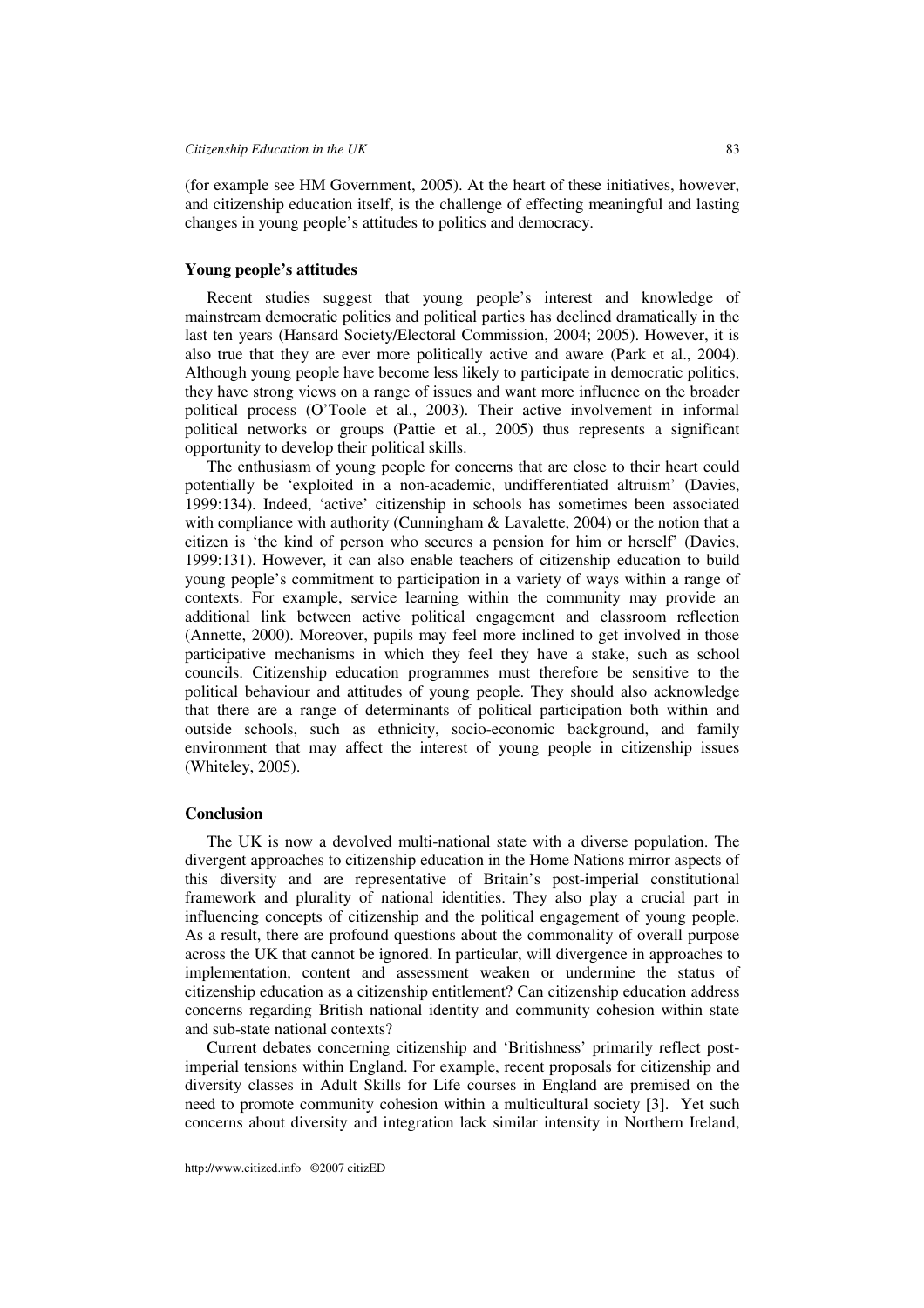Scotland or Wales. National calls for greater connectivity between history, identity and citizenship education (Brown, 2006, Cameron, 2006, Rammell, 2006) therefore continue to ignore the plurality of education provision in the UK [4]. The Westminster-centric viewpoint of most UK politicians, means that the bare fact of devolution and the potential for alternative patterns of civic loyalty and identity within the devolved multi-national state is myopically underestimated (Mycock, 2007). Moreover, Anglicised debates about British identity overlook growing pressure for greater emphasis on the national histories of the UK within schools, most particularly in Scotland [5]. Unless the question of 'Britishness' is treated in a more sophisticated and inclusive manner across and within the devolved nations, the provision of citizenship education could become increasingly linked to exclusionary or secessionist agendas.

Some commentators claim that substantial commonality within an education system is needed to guarantee an equitable learning experience for all children (Frazer, 1999). Moreover, research has shown that inequality in the standards of education is associated with lower political understanding and engagement (Verba et al., 1995). It is conceivable that the educational divergence that has accompanied the growing sense of national identity following devolution could therefore undermine the status of citizenship education as a citizenship entitlement for all young people in the UK. However, federal states such as the United States and Australia have proven that it is possible to successfully accommodate local and regional difference within education programmes (Bahmueller & Patrick, 1999).

The delivery of an equitable citizenship education within the UK's diverse national education systems and cultures will thus rely on the ability of schools operating with different curricula requirements to educate pupils to uniform standards. The continued absence of a coherent overarching 'citizenship' policy agenda across the Home Nations represents a considerable challenge in this respect. In the future, the relative political engagement of young people in the UK may increasingly become dependent on national contingencies. This does not necessarily mean that policy-makers should tightly prescribe pedagogic approaches or curriculum content across a devolved education system, but indicates that joined-up thinking on how the challenges of citizenship education should be met is needed to ensure parity of provision and outcomes. This paper has identified key challenges facing the divergent provision of citizenship education in the UK. Further research would thus gain most from systematic investigation into how these challenges are being met within each Home Nation.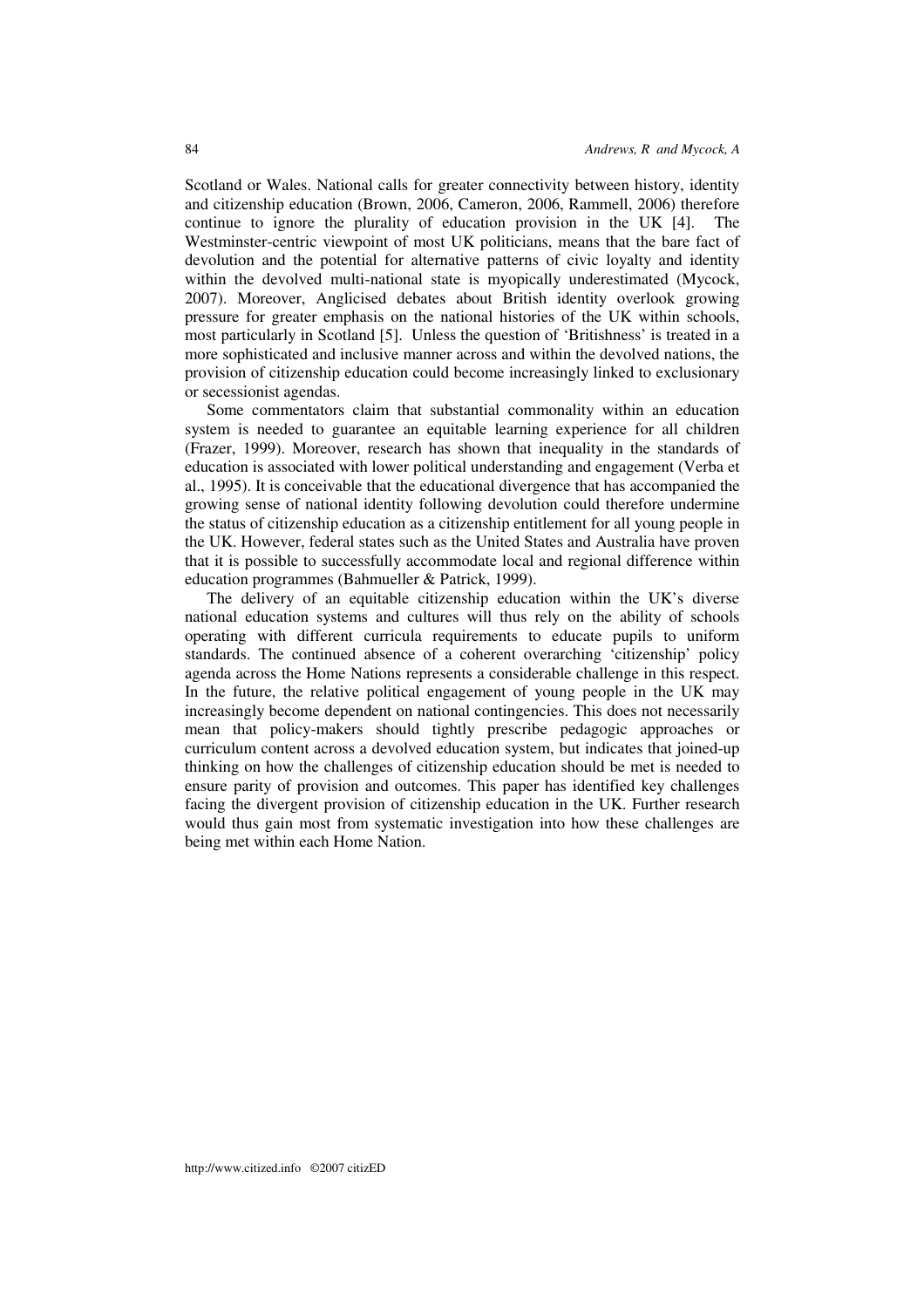#### *Citizenship Education in the UK* 85

*Correspondence*: RHYS ANDREWS, Cardiff University Centre for Local and Regional Government Research, Aberconway Building, Cardiff University, CF10 3EU Email: AndrewsR4@cardiff.ac.uk ANDREW MYCOCK, The University of Manchester,Oxford Road, Manchester, M13 9PL Email:Andrew.mycock@manchester.ac.uk

#### NOTES

- [1] In an interview with one the authors (14th May 2004), Bernard Crick noted that David Blunkett had responded to the Initial Report of the Advisory Group on Citizenship, published in March 1998, by asking for 'more democracy' to be included in the Final Report.
- [2] Professor Bart McGettrick (The Guardian, 9th October 2001)
- [3] Alan Johnson, Speech to national adult services conference in Brighton, October 18th, 2006.
- [4] Both Gordon Brown and David Cameron have proposed a greater emphasis on British history within the curriculum rather than the differing national curricula. Minister for Lifelong Learning, Bill Rammell's announcement of a review of citizenship and history within 'our secondary schools' was exclusively concerned with the English education system.
- [5] Calls for more Scottish history in the national curriculum have come from leading academics, such as Professor Tom Devine (The Scotsman, 3rd February 2005), and the Scottish National Party (www.snp.org.uk, 30th November, 2005).

### **REFERENCES**

- ACCAC (2000). Personal and social education framework. Cardiff: Qualifications, Curriculum and Assessment Authority for Wales.
- ADVISORY COUNCIL FOR LEARNING AND TEACHING IN SCOTLAND (2002). Education for citizenship in Scotland. Edinburgh: LTS.
- ANDREWS, R. (2001). Citizenship education in Wales: community, culture and the Curriculum Cymreig. Welsh Journal of Education, 10, 1, 21-31.
- ANNETTE, J. (2000). Education for citizenship, civic participation and experiential learning and service learning in the community. In D. Lawton, J. Cairns & R. Gardner (Eds.), Education for Citizenship. London: Continuum.
- ARTHUR, J. (1998). Communitarianism: what are the implications for education? Educational Studies, 24(3), 353-368.
- ARTHUR, J. & WRIGHT, D. (2001). Teaching citizenship in the secondary school. London: David Fulton Publishers.
- BAHMUELLER, C. & PATRICK, J. (Eds.) (1999). Principles and practices of education for democratic citizenship. Bloomington, Indianan: ERIC Clearinghouse Center for Civic Education.
- BARBER, M. (ed.) (1996). The National Curriculum: a study in policy. Keele University Press.
- BLUNKETT, D. (2001). Politics and Progress: renewing democracy and civil society. London, Politicos
- BLUNKETT, D. (2003) .Towards a Civil Society. London, Institute for Public Policy Research.
- BLUNKETT, D. (2005) .A New England: an English identity within Britain. London, Institute for Public Policy Research.
- BROWN, A., MCCRONE, D. & PATERSON, L. (1998). Politics and society in Scotland. London: Macmillan.
- BROWN, G. (2004). The Golden Thread that runs through our history. (The Guardian, 8th July 2004.
- BROWN, G. (2005). Brown Seeks Out 'British Values'. BBC News (www.bbc.co.uk/news) 14th March 2005)
- BROWN, G. (2006). The Future of Britishness: speech to the Fabian Society New Year Conference, 14th January 2006
- BROWNHILL, R & SMART, P. (1989). Political education. London: Routledge.
- CAMERON, D. (2006). Britishness is not about flag flying, Speech to the Great Britons Awards, 27th January 2006.
- CITIZENSHIP FOUNDATION (1997). Colloquium on education and citizenship: citizenship and civic education. London: Citizenship Foundation.
- COMMUNITY SERVICE VOLUNTEERS (2003). Citizenship in the curriculum one year on. London: Community Service Volunteers.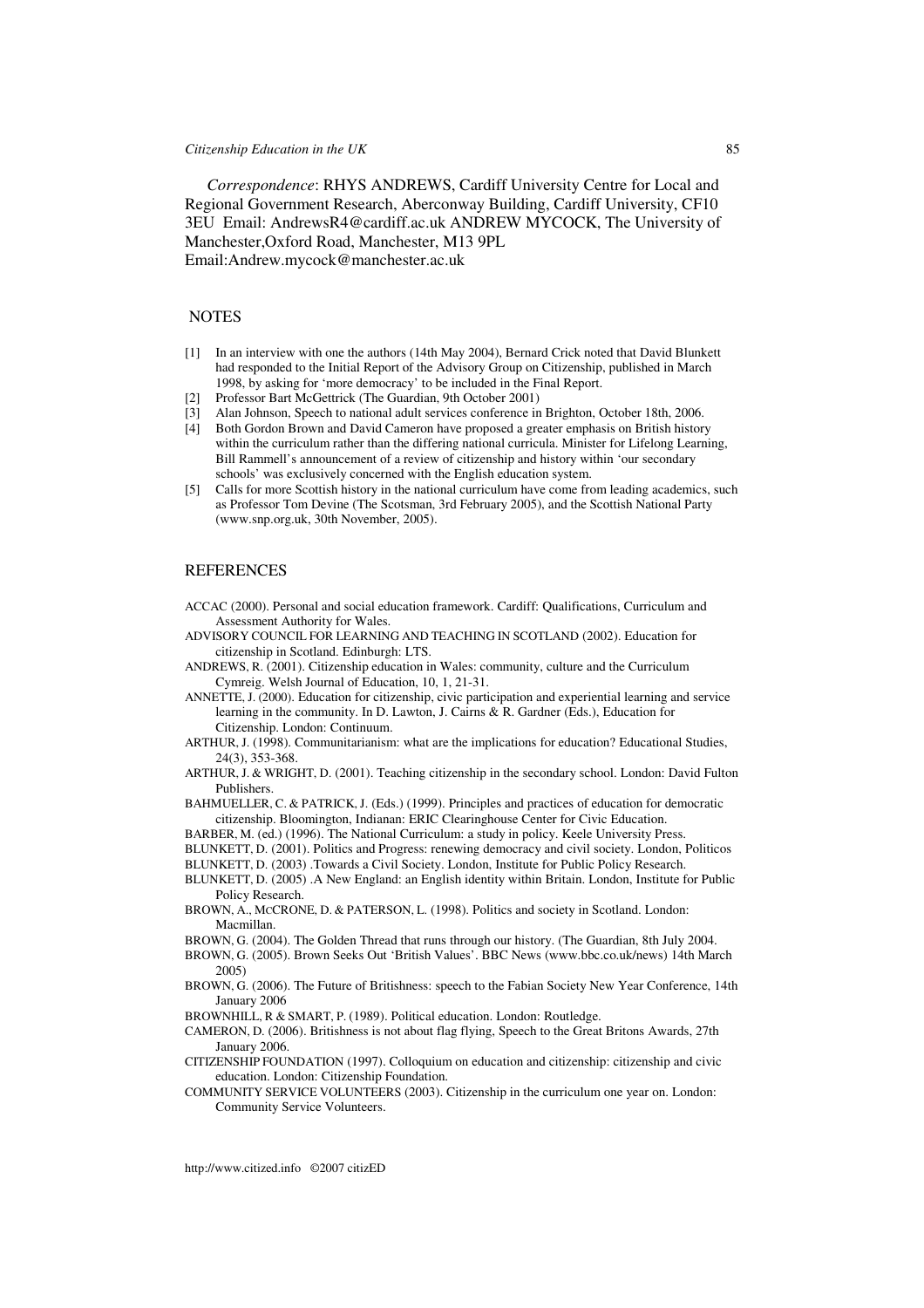COMMUNITY SERVICE VOLUNTEERS (2004). Citizenship in the curriculum: two years on. London: Community Service Volunteers.

Council for the Curriculum Examinations and Assessment (2003). Learning for Life and Work. http://www.ccea.org.uk/ks3/pdf/teacher\_pack/learn\_for\_life+work.pdf

CRAFT, L. (2006). The future for citizenship. In Ofsted (2006).Towards Consensus: Citizenship in secondary schools: HMI 2666. London, Ofsted.

- CRICK, B. (2000). Essays on citizenship. London: Continuum.
- CRICK, B. (2002). Education for citizenship: the citizenship order. Parliamentary Affairs, 55, 3, 488- 504.
- CUNNINGHAM, S. & LAVALETTE, M. (2004) 'Active Citizens' or 'irresponsible truants'? School student strikes against the war. Critical Social Policy, 24, 2, 255-269.
- CCW (1991a). Community understanding, Advisory Paper 11. Cardiff: Curriculum Council for Wales.
- CCW (1991b). The whole curriculum principles and issues for consideration by schools in curriculum planning and implementation. Cardiff: Curriculum Council for Wales.
- DAGGER, R. (1996). Civic virtues: rights, citizenship and republican liberalism. Oxford: Oxford University Press.
- DAVIES, I. (1999). What has happened in the teaching of Politics in schools in England in the last three decades and why? Oxford Review of Education, 25, 1&2, 125-140.
- DAVIES, I. (2000). 'Citizenship and the teaching and learning of History. In J. Arthur & R. Phillips (Eds.), Issues in History teaching. London: Routledge.
- DEPARTMENT OF TRANSPORT, LOCAL GOVERNMENT AND THE REGIONS (2001). Strong local leadership - quality public services. London: The Stationery Office.
- DONNELLY, C. (2004). What price harmony? Teachers' methods of delivering an ethos of tolerance and respect for diversity in an integrated school in Northern Ireland. Educational Research, 46, 1, 3-16.
- FAULKS, K. (2006). Education for citizenship in England's secondary schools: a critique of current principle and practice. Journal of Education Policy, 21, 1, 59-74
- FRAZER, E. (1999). Introduction: the idea of political education. Oxford Review of Education, 25, 1&2, 5-22.
- FUREDI, F. (2005). Citizens can't be made in class. The Daily Telegraph, 3rd February.
- HALLIDAY, J. (1999). Political liberalism and citizenship education: towards curriculum reform. British Journal of Educational Studies, 47, 1, 43-55.
- HANSARD SOCIETY/ELECTORAL COMMISSION (2004). An Audit of Political Engagement. London, Hansard Society/Electoral Commission.
- HANSARD SOCIETY/ELECTORAL COMMISSION (2005). An Audit of Political Engagement 2. London, Hansard Society/Electoral Commission.
- HARLAND, J., ASHWORTH, M., BOWER, R., HOGARTH, S., MONTGOMERY, A. & MOOR, H. (1999a). Real curriculum: at the Start of Key Stage 3 – Report Two from the Northern Ireland Curriculum Cohort Study. Slough: NFER.
- HM GOVERNMENT (2005). Sustainable communities: people, places and prosperity. A Five Year Plan from the Office of the Deputy Prime Minister. CM 6425.

JOWELL, R. & PARK, A. (1998). Young people, politics and citizenship: a disengaged generation? London: The Citizenship Foundation.

KENNEDY, K. (Ed.) (1997). Citizenship education and the modern state. London: Falmer Press.

- KERR, D. (2000a). The making of citizenship in the National Curriculum (England): issues and challenges. Paper presented at European Conference on Educational Research, University of
- Edinburgh, 20-23 September 2000 http://www.nfer.ac.uk/research/papers/DKECER2000.doc KERR, D. (2000b). Citizenship education: an international comparison. In D. Lawton, J. Cairns & R.

Gardner (Eds.), Education for Citizenship. London: Continuum. KERR, D. (2001). Citizenship education and educational policy making. In Arthur, J., Davies, I., Wrenn,

- A., Haydn, T., and Kerr, D. (Eds.) Citizenship through Secondary History. London, Routledge. KERR, D., IRELAND, E., LOPES, J., CRAIG, R & CLEAVER, E. (2004). Citizenship Education
- Longitudinal Study: second annual report- first longitudinal survey, Making Citizenship Education Real (Research Report RR531). Nottingham: Department for Education and Skills.
- KISBY, B. (2006). Social Capital and Citizenship Education in Schools. British Politics, 1, 1, 151-160. MAITLES, H. (1999). Modern Studies education. In T.G.K. Bryce & W.M. Humes (Eds.), Scottish
- Education. Edinburgh: Edinburgh University Press.
- MAITLES, H. (2000). Political education in Scotland: an assessment of effectiveness. Paper presented at the European Conference on Educational Research, University of Edinburgh, 20-23 September 2000 - www.leeds.ac.uk/educol/documents/00001585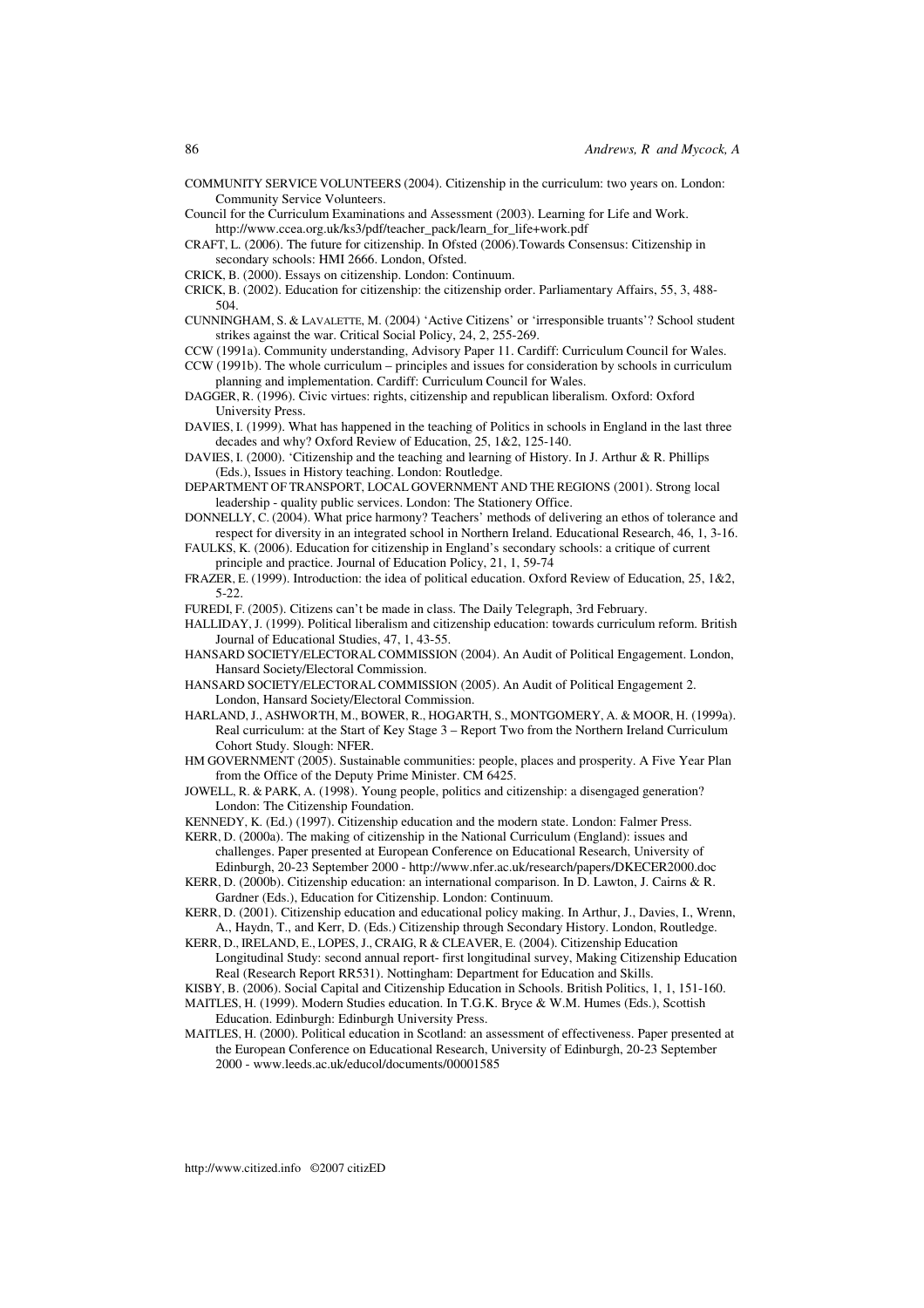- MARTIN, I. (2000). Re-theorising 'community': towards a dialectical understanding of inclusion. Paper presented at SCUTREA 30th Annual Conference, 3-5 July 2000, University of Nottingham, Education-line, 3.
- MCLAUGHLIN, T.H. (1999). Beyond the reflective teacher. Educational Philosophy and Theory, 31, 1, 9-25.
- MILLER, D. (2000). Citizenship: What does it mean and why is it important?. In Pearce, N. & Hallgarten, J. (eds) (2000). Tomorrow's Citizens: critical debates in citizenship and education. London: Institute of Public Policy Research
- MYCOCK, A. (2004). 'Restricted Access: a history of national political education in Britain'. Unpublished paper, presented at the PSA Annual Conference, University of Lincoln.
- MYCOCK, A. (2007 forthcoming). Post-Imperial Citizenship, National Identity and Education: Britain and post-Soviet Russia. Basingstoke, Palgrave Macmillan.
- NATIONAL ASSEMBLY FOR WALES (2003). Personal and Social Education Lesson Plans and Worksheets: Key Stages 3 and 4 (Cardiff, http://www.wales.gov.uk/pubinfeducationinfosecondary/content/pse-e.html)
- NATIONAL ASSEMBLY FOR WALES (2005). The School Councils (Wales) Regulations 2005. HMSO: London.
- NIENS, U. AND MCILRATH, L. (2005). Understandings of Citizenship Education: Northern Ireland and Republic of Ireland. Galway, Community Knowledge Initiative
- OFSTED (2003). National Curriculum Citizenship: planning and implementation 2002-2003: HMI 1606. London, Ofsted.
- OFSTED (2004). OFSTED subject reports 2002/03: Citizenship in secondary schools: HMI 1991. London, Ofsted.
- OFSTED (2005a). OFSTED subject reports 2003/04: Citizenship in secondary schools: HMI 2335. London, Ofsted.
- OFSTED (2005b). Citizenship/Hansard Society Lecture by David Bell (Her Majesty's Chief Inspector of Schools), 17th January 2005,

http://www.ofsted.gov.uk/publications/index.cfm?fuseaction=pubs.displayfile&id=3821&type=doc OFSTED (2005c). Initial teacher training for teachers of citizenship 2004/05, HMI 2486. London, Ofsted.

- OFSTED (2006).Towards Consensus: Citizenship in secondary schools: HMI 2666. London, Ofsted.
- O'HARE, P., & GAY, O. (2006). The Political Process and Citizenship Education. London, House of Commons Library.
- O'TOOLE, T., LISTER, M., MARSH, D., JONES, S, & MCDONAGH, A. (2003). Tuning out or left out? Participation and non-participation among young people. Contemporary Politics, 9, 1, 45-61.
- PAREKH P. (2000). Rethinking multiculturalism: cultural diversity and political theory. London, Palgrave Macmillan.
- PARK A., PHILLIPS, M., & JOHNSON, M. (2004). Young People in Britain: the Attitudes and Experiences of 12 to 19 Year Olds – Research Report 564,
	- http://www.dfes.gov.uk/research/data/uploadfiles/RR564.pdf
- PATTIE, C., SEYD, P., & WHITELEY, P. (2005). Citizenship in Britain: Values, Participation and Democracy. Cambridge, Cambridge University Press
- PHILLIPS, M. (2006). The Permanent Citizen's Revolution. Daily Mail, 29th September 2006. PHILLIPS, R. (2003). Education policy, comprehensive schooling and devolution in the disUnited
- Kingdom: an historical 'home international' analysis. Journal of Education Policy, 18, 1, 1-17. PHILLIPS, R., PIPER, H. & GARRETT, D. (2003). 'Citizenship education in the United Kingdom: A
- 'home international' analysis. In M. Williams & G. Humphreys, (Eds.), Citizenship education and lifelong learning: power and place. New York: Nova Science Publishers.
- QCA (1998). Education for Citizenship and the Teaching of Democracy in Schools. Final Report of the Advisory Group on Citizenship. London: Qualifications and Curriculum Authority.
- QCA (2000). Citizenship at Key Stages 3 and 4: A Guide for Senior Managers and Governors. London: Qualifications and Curriculum Authority.
- QCA (2001). 'Teacher's Guide': Citizenship: a scheme of work for Key Stage 4. London: QCA.
- QCA (2005). Citizenship: 2004/5 annual report on curriculum and assessment, QCA/05/2165. London, QCA.
- RAMMELL, B. (2006). Community Cohesion. Speech at South Bank University, 15th May 2006
- SEARS, A. & HUGHES, A.S. (2005). Learning from each other: toward a democratic approach to international collaboration in civic education. International Journal of Citizenship and Teacher Education. 1, 1, 16-31.
- SMITH, A. (2003). Citizenship education in Northern Ireland: beyond national identity? Cambridge Journal of Education. 33, 1, 15-31.
- TAM, H. (1998). Communitarianism: a new agenda for politics and citizenship. London: Macmillan.